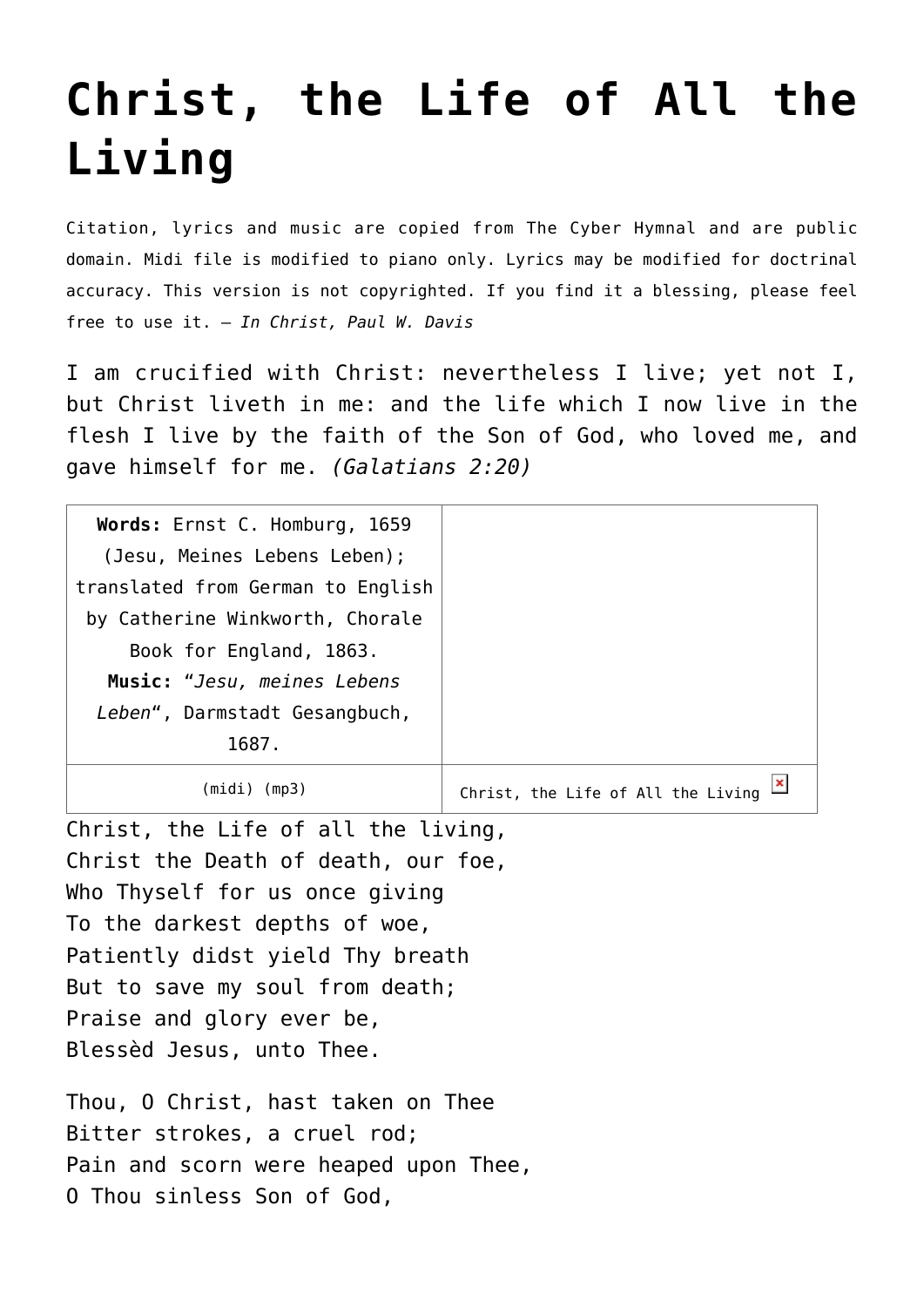Only thus for me to win Rescue from the bonds of sin; Praise and glory ever be, Blessèd Jesus, unto Thee.

Thou didst bear the smiting only That it might not fall on me: Stoodest falsely charged and lonely That I might be safe and free; Comfortless that I might know Comfort from Thy boundless woe. Praise and glory ever be, Blessèd Jesus, unto Thee.

Heartless scoffers did surround Thee, Treating Thee with shameful scorn And with piercing thorns they crowned Thee, All disgrace Thou, Lord, hast borne That as Thine Thou mightest own me And with heavenly glory crown me. Thousand, thousand thanks shall be, Dearest Jesus, unto Thee.

Thou hast suffered men to bruise Thee That from pain I might be free; Falsely did Thy foes accuse Thee, Thence I gain security; Comfortless Thy soul did languish Me to comfort in my anguish. Thousand, thousand thanks shall be, Dearest Jesus, unto Thee.

Thou hast suffered great affliction, And hast borne it patiently, Even death by crucifixion, Fully to atone for me; Thou didst choose to be tormented That my doom should be prevented.